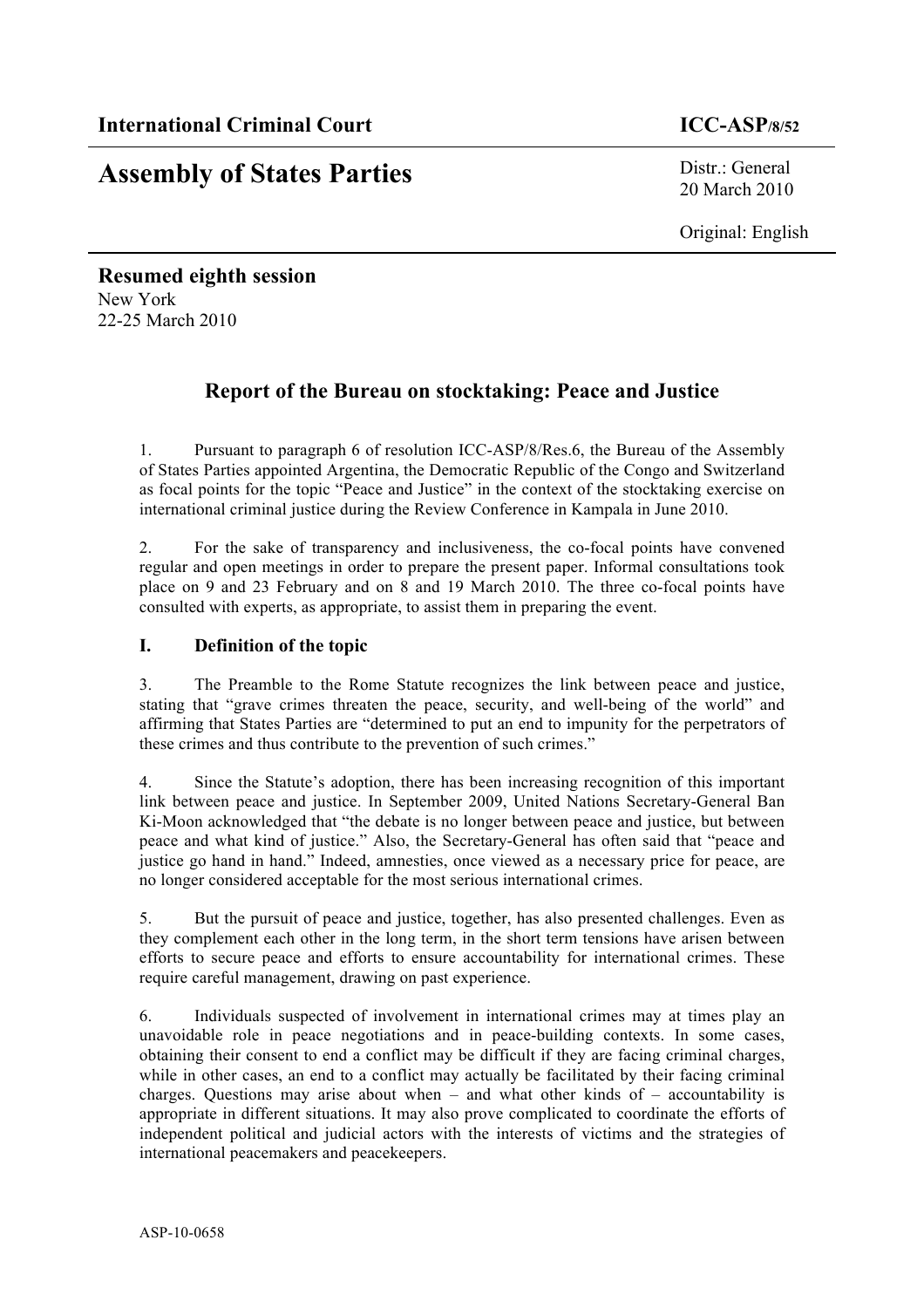ICC-ASP/8/52 Page 2

7. There is no simple or formulaic answer for meeting these challenges. At the "Peace and Justice" stocktaking session, we hope to draw lessons from past experience about what can be done to manage tensions that may arise between these two important and complementary objectives.

### **II. Event on peace and justice at the Review Conference**

8. The event will take the form of a three hour panel discussion with questions and answers and will be organized as indicated in the annex.

9. There will be no formal outcome of the event. A summary of the discussion will be prepared by the moderator.

10. Most of the participants have confirmed their availability. If a participant would be unavailable, the co-focal points would identify another person.

#### **III. Follow up**

11. A publication of the background papers, the presentations of the keynote speaker and the panellists as well as the summary of the moderator is foreseen.

12. In order to leave open the possibility for further discussion on the topic in the framework of appropriate fora, a factual reference should be made to the event in the report adopted by the Review Conference.

#### **IV. Background papers**

13. Between the resumed eighth session of the Assembly of States Parties and the Review Conference, the preparatory work should concentrate on deepening the understanding of the substance of the topic.

14. In order to assist the keynote speaker, the panellists, States and all other participants in the preparation of the discussion, the co-focal points will ask experts to prepare a specific background paper on each of the subtopics:

- a) The importance of justice in securing peace (Mr. Juan Mendez Former President of the International Center for Transitional Justice; visiting professor at the American University Washington College of Law)
- b) Managing the challenges of integrating justice efforts and peace processes (Mr. Martti Ahtisaari – Former President of Finland and Nobel Peace Price laureate)
- c) Truth and reconciliation processes as a complement to criminal justice (Mr. Barney Afako – Legal adviser to the Chief mediator on the Ugandan peace process negotiations)
- d) Safeguarding the interests of victims (Ms. Katya Salazar Luzula Executive Director of the Due Process of Law Foundation)

15. The availability of the above mentioned experts is being checked. If any of the experts would not be available, the co-focal points would need to identify other persons.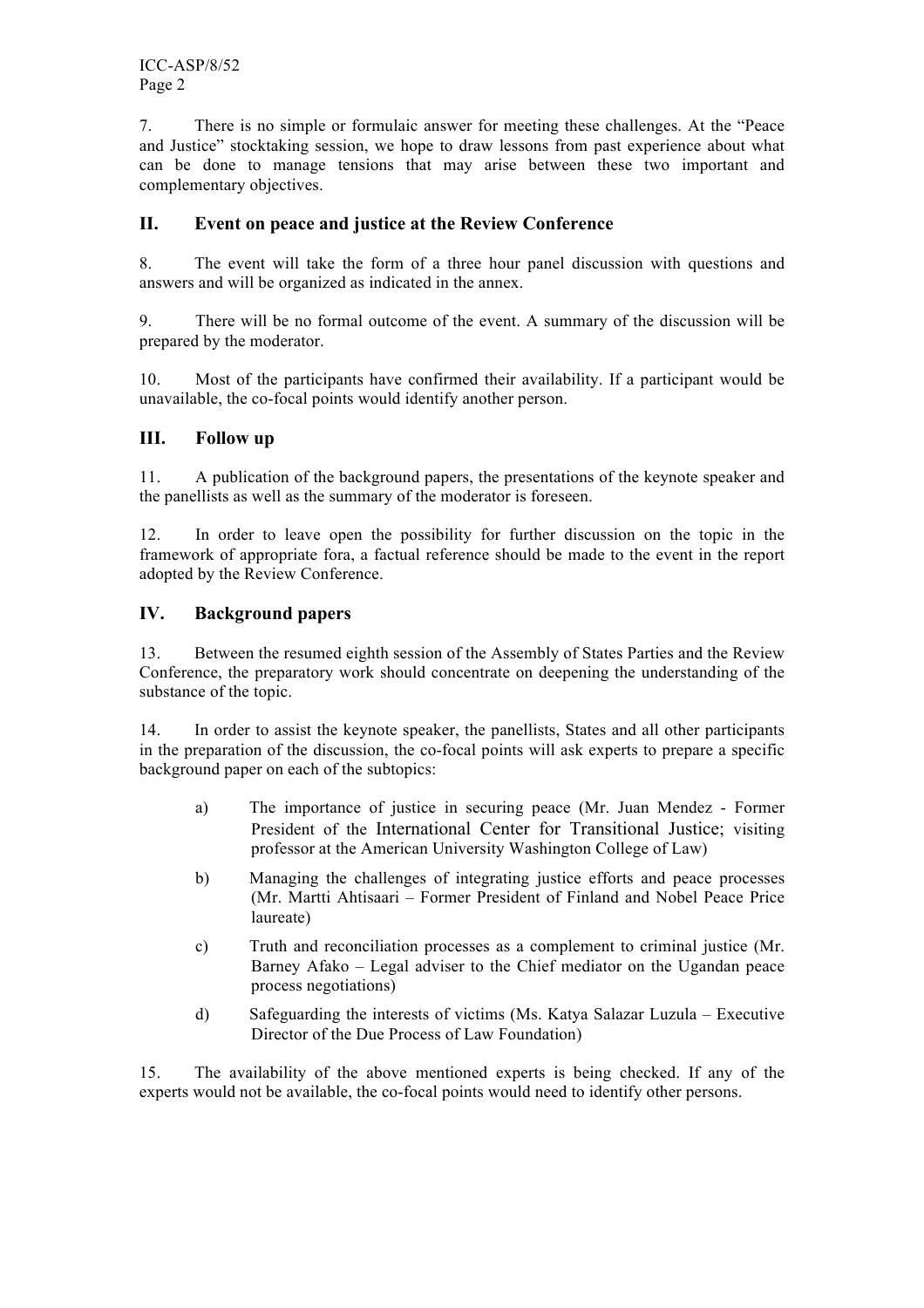#### **V. Other contributions**

15. States and other entities are welcome to share their specific experiences and lessons learned on peace and justice. It is already foreseen that M. Carlos Castresana, Head of The International Commission Against Impunity in Guatemala, will be making such a contribution.

16. Contributions should be transmitted to the focal points no later than 30 April 2010 in order to allow enough time for their circulation and consideration by the panelists, States and other participants of the Review Conference.